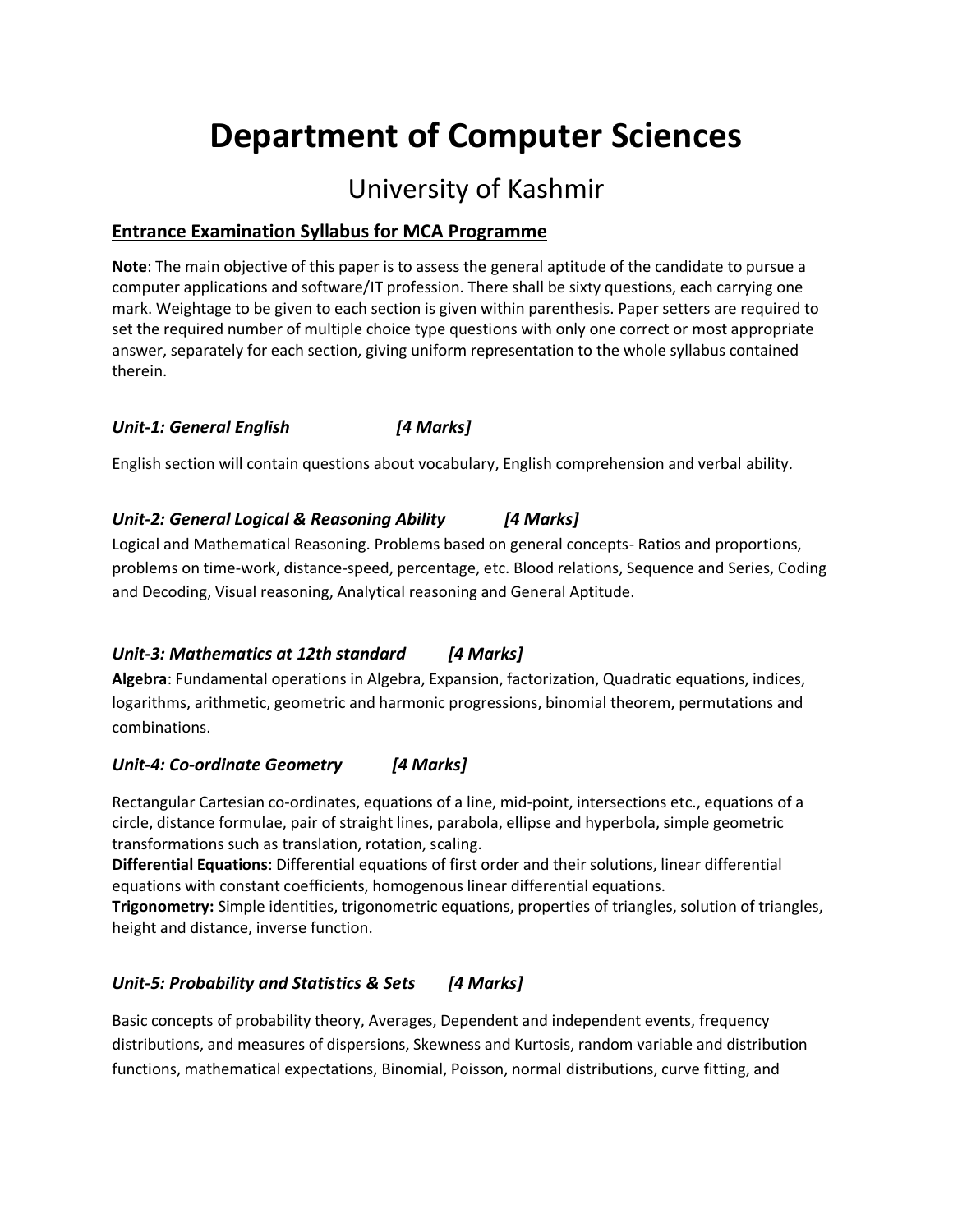principle of least squares, correlation and regression. Set, relations and mappings.

#### *Unit-6: Mensuration, Matrices & Differential Calculus [4 Marks]*

**Mensuration:** areas, triangles and quadrilaterals, area and circumference of circles, volumes and surface areas of simple solids such as cubes, spheres, cylinders and cones.

**Matrices**: Determinants, Addition, Multiplication, Transpose, Inverse. Rank of a matrix and other basic operations. Differential and Integral calculus.

# *Unit-7: Computer Fundamentals [4 Marks]*

History of Computer, Characteristics of Computer, Classification of Computer. Applications of Computer, Organization of a Computer, Hardware, Software, Firmware, Central Processing Unit (CPU), Input / Output devices, Secondary Storage devices, Memory Organization, back-up devices. Introduction to Internet and email. Functions of Operating System. Classification of Operating System. Viruses - Types and Control measures.

#### *Unit-8: Data Representation* **& Architecture** *[4 Marks]*

Representation of characters, integers, and fractions, binary, decimal, octal and hexadecimal representations and inter-conversions, Binary Arithmetic-Addition, subtraction, division, multiplication, One's complement arithmetic and two's complement arithmetic, floating point representation of numbers, normalized floating point representation, Boolean algebra, truth tables, Venn diagrams.

**Computer Architecture**: Organization of CPU, Hardwired and Micro-programmed CU, Register Organization and Instruction formats. Instruction set- register transfer, arithmetic, logic and shift operations. Addressing modes. Memory Management, Associative Memory, cache memory, virtual memory, Introduction to 8086 instruction set.

# *Unit-9: Computer Programming in C and C++ [4 Marks]*

C-language fundamentals, Basic Constructs-Loops, control statements, Arrays, Functions, Structures and Unions, Pointers, Files. Object Oriented Paradigm (OOPs), Classes, Objects, Abstraction, Polymorphism, Inheritance, Encapsulation, Constructors, Destructors, Inline and friend function, dynamic and static binding, virtual class, Virtual functions, Operator overloading and function overloading

# *Unit-10: DBMS [4 Marks]*

Introduction, Database Vs File Systems, DB Users, DBMS- Basic Concepts and Terminology, Models and Architecture. Relational algebra and Relational DBMS. Normalization. Elements of Structured Query Language, Transaction Management, Concurrency control techniques, Recovery techniques, Different Types of Files like Sequential, Index based Files, etc.

#### *Unit-11: Data Structures [4 Marks]*

Introduction, Algorithmic complexity, Stacks, Queues, linked Lists. Sorting techniques and Searching Techniques: Quick Sort, Merge Sort, Heap Sort, Bubble sort, Selection sort, and Insertion sort. Linear and